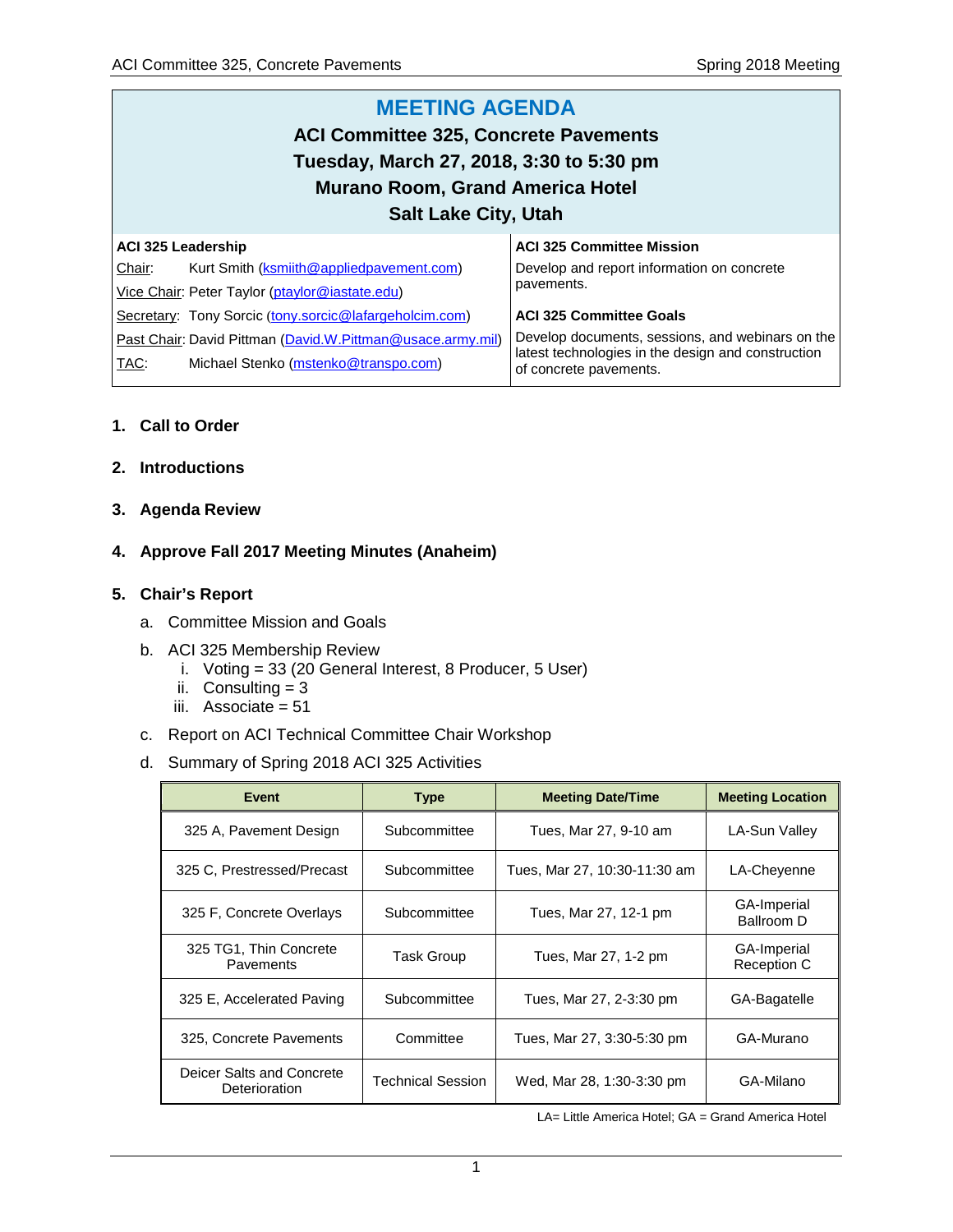## **6. Subcommittee/Task Force/Task Group Reports**

- a. 325-A, Design and Construction of PCC Pavements (Killingsworth)
- b. 325-C, Precast and Prestressed Pavements (Tayabji)
- c. 325-E, Accelerated Paving (Sorcic)
- d. 325-F, Concrete Pavement Overlays (Taylor)
- e. Task Force on Continuously Reinforced Concrete Pavements (Smith)
- f. Task Group on Thin Concrete Pavements (Van Dam)

#### **7. Technical Sessions**

- a. Fall 2018 Meeting, Oct 14-18 in Las Vegas, NV (Final request due 3/30/18) i. Precast Concrete Pavements (Tayabji)
- b. Spring 2019 Meeting, Mar 24-28 in Quebec City, Quebec, Canada (Preliminary requests due 3/30/18)
	- i. Accelerated Concrete Paving (Sorcic)
- c. Fall 2019 Meeting, Oct 20-24 in Cincinnati, Ohio (Preliminary requests due 10/19/18) i. Local Road and Street Design (Killingsworth)
- d. Spring 2020 Meeting, Mar 29-Apr 2 in Rosemont, Illinois (Preliminary requests due 3/29/19) i. Possible Topics: Overlays, Airports, CRCP
- e. Fall 2020 Meeting, Oct 25-29 in Raleigh, North Carolina (Preliminary requests due 10/25/19) i. Possible Topics: Overlays, Airports, CRCP
- f. Alternative Presentation Mode: Mini Sessions
	- i. Limited to 1 hour, held as part of committee's regular meeting time
	- ii. 2-3 speakers on focused topic
	- iii. Need approval from TAC one convention prior to mini-session

Helpful Link to Request Preliminary and Final Sessions (will require log-in after clicking): <https://www.concrete.org/events/conventions/future-conventions/request-a-session.aspx>

## **8. Liaison Reports**

- a. ACI 327 (RCC)
- b. ACI 330 (Parking Lots)
- c. ACI 522 (Pervious Concrete)
- d. FHWA
- e. FAA
- f. COE
- g. TRB
- h. ACPA
- i. ISCP
- j. Other Groups/Organizations?